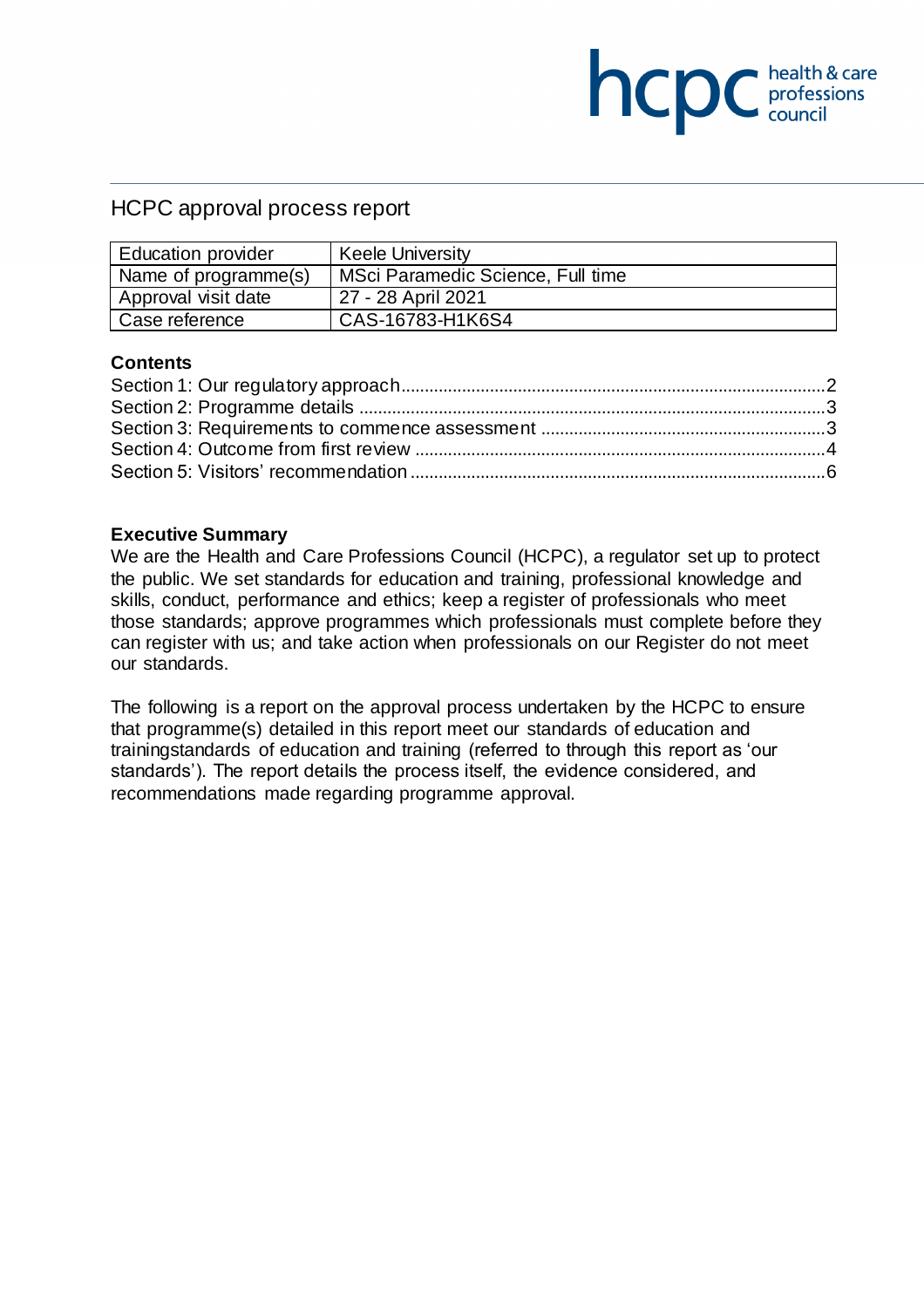# <span id="page-1-0"></span>Section 1: Our regulatory approach

### **Our standards**

We approve programmes that meet our education standards, which ensure individuals that complete the programmes meet proficiency standards. The proficiency standards set out what a registrant should know, understand and be able to do when they complete their education and training. The education standards are outcome focused, enabling education providers to deliver programmes in different ways, as long as individuals who complete the programme meet the relevant proficiency standards.

Programmes are normally [approved on an open-ended basis,](http://www.hcpc-uk.org/education/processes/) subject to satisfactory engagement with our monitoring processes. Programmes we have approved are listed [on our website.](http://www.hcpc-uk.org/education/programmes/register/)

### **How we make our decisions**

We make independent evidence based decisions about programme approval. For all assessments, we ensure that we have profession specific input in our decision making. In order to do this, we appoint [partner visitors](http://www.hcpc-uk.org/aboutus/partners/) to undertake assessment of evidence presented through our processes. The visitors make recommendations to the Education and Training Committee (ETC). Education providers have the right of reply to the recommendation of the visitors, inclusive of conditions and recommendations. If an education provider wishes to, they can supply 'observations' as part of the process.

The ETC make decisions about the approval and ongoing approval of programmes. In order to do this, they consider recommendations detailed in process reports, and any observations from education providers (if submitted). The Committee meets in public on a regular basis and their decisions are available to view [on our website.](http://www.hcpc-uk.org/aboutus/committees/educationandtrainingpanel/)

### **HCPC panel**

We always appoint at least one partner visitor from the profession (inclusive of modality and / or entitlement, where applicable) with which the assessment is concerned. We also ensure that visitors are supported in their assessment by a member of the HCPC executive team. Details of the HCPC panel for this assessment are as follows:

| <b>Tristan Henderson</b> | ParamedicParamedic    |
|--------------------------|-----------------------|
| <b>Kenneth Street</b>    | ParamedicParamedic    |
| Niall Gooch              | <b>HCPC</b> executive |

#### **Other groups involved in the virtual approval visit**

There were other groups involved with the approval process as follows. Although we engage in collaborative scrutiny of programmes, we come to our decisions independently.

| Katie Maddock        | Independent chair<br>(supplied by the education   | <b>Keele University</b>      |
|----------------------|---------------------------------------------------|------------------------------|
|                      | provider)                                         |                              |
| <b>Claire Evans</b>  | Secretary (supplied by the<br>education provider) | <b>Keele University</b>      |
| Lara McMurtry        | Internal panel member                             | <b>Keele University</b>      |
| <b>Eliot Rees</b>    | Internal panel member                             | <b>Keele University</b>      |
| Sally Thompson       | External panel member                             | University of Cumbria        |
| <b>Graham Harris</b> | Professional body member                          | <b>College of Paramedics</b> |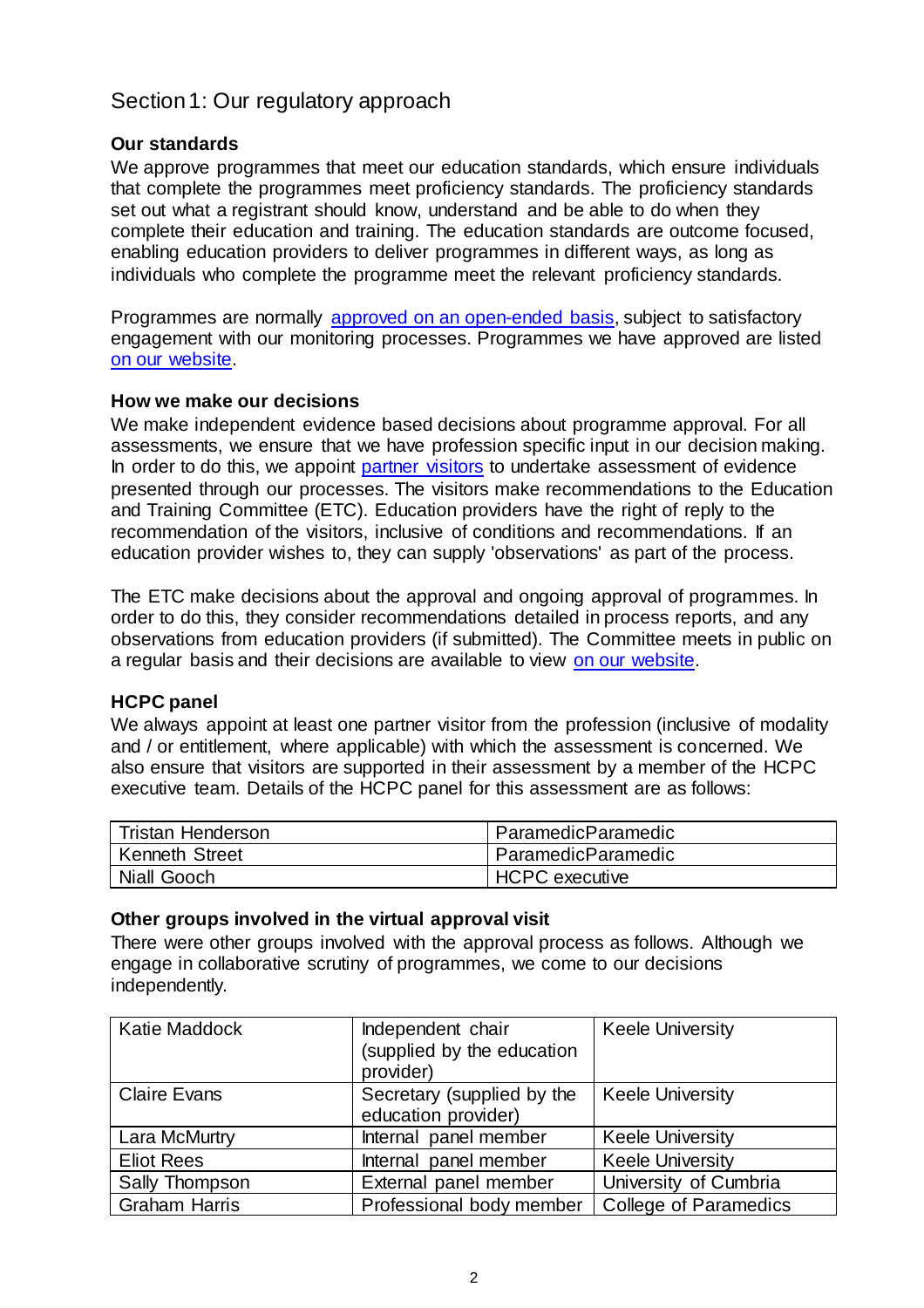| <b>Robert Fellows</b> | Professional body member   College of Paramedics |  |
|-----------------------|--------------------------------------------------|--|
| Sakina Waller         | Professional body member   College of Paramedics |  |

<span id="page-2-0"></span>

| Section 2: Programme details |
|------------------------------|
|------------------------------|

| Programme name        | <b>MSci Paramedic Science</b> |
|-----------------------|-------------------------------|
| Mode of study         | FT (Full time)                |
| Profession            | <b>ParamedicParamedic</b>     |
| Proposed first intake | 01 September 2021             |
| Maximum learner       | Up to 30                      |
| cohort                |                               |
| Intakes per year      |                               |
| Assessment reference  | APP02306                      |

We undertook this assessment of a new programme proposed by the education provider via the approval process. This involved consideration of documentary evidence and a virtual approval visit, to consider whether the programme meet our standards for the first time.

## <span id="page-2-1"></span>Section 3: Requirements to commence assessment

In order for us to progress with approval and monitoring assessments, we ask for certain evidence and information from education providers. The following is a list of evidence that we asked for through this process, and whether that evidence was provided. Education providers are also given the opportunity to include any further supporting evidence as part of their submission. Without a sufficient level of evidence, we need to consider whether we can proceed with the assessment. In this case, we decided that we were able to undertake our assessment with the evidence provided.

| <b>Type of evidence</b>             | <b>Submitted</b> |
|-------------------------------------|------------------|
| Completed education standards       | Yes              |
| mapping document                    |                  |
| Information about the programme,    | Yes              |
| including relevant policies and     |                  |
| procedures, and contractual         |                  |
| agreements                          |                  |
| Descriptions of how the programme   | Yes              |
| delivers and assesses learning      |                  |
| Proficiency standards mapping       | Yes              |
| Information provided to applicants  | Yes              |
| and learners                        |                  |
| Information for those involved with | Yes              |
| practice-based learning             |                  |
| Information that shows how staff    | Yes              |
| resources are sufficient for the    |                  |
| delivery of the programme           |                  |
| Internal quality monitoring         | <b>No</b>        |
| documentation                       |                  |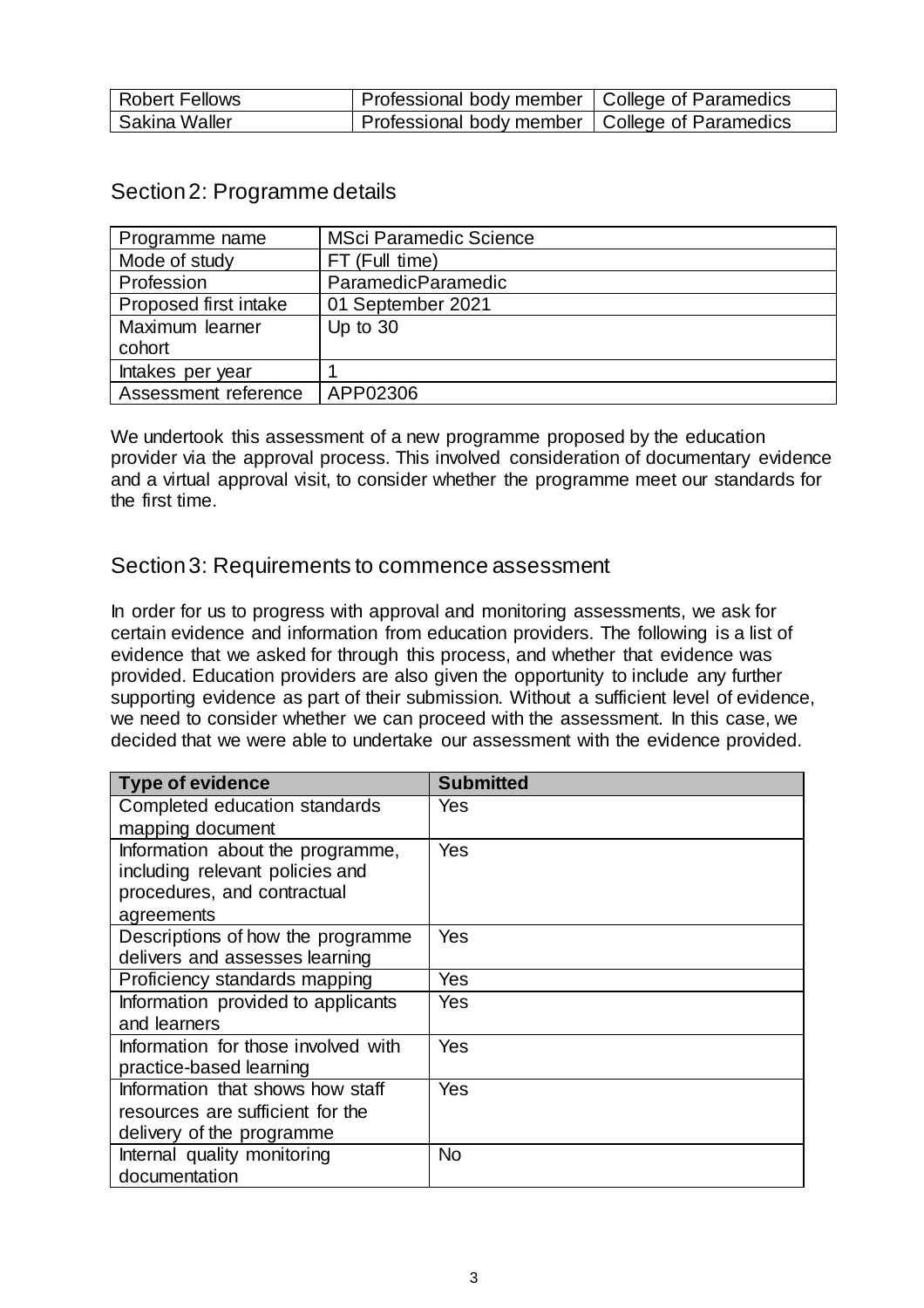Due to the COVID-19 pandemic, the education provider decided to move this event to a virtual (or remote) approval visit. In the table below, we have noted the meeting held, along with reasons for not meeting certain groups (where applicable):

| <b>Group</b>                       | <b>Met</b> |
|------------------------------------|------------|
| Learners                           | Yes        |
| Service users and carers (and / or | Yes        |
| their representatives)             |            |
| Facilities and resources           | Yes        |
| Senior staff                       | Yes        |
| Practice educators                 | Yes        |
| Programme team                     | Yes        |

## <span id="page-3-0"></span>Section 4: Outcome from first review

### **Recommendation of the visitors**

In considering the evidence provided by the education provider as part of the initial submission and at the virtual approval visit, the visitors' recommend that there was insufficient evidence to demonstrate that our standards are met at this time, but that the programme(s) should be approved subject to the conditions noted below being met.

### **Conditions**

Conditions are requirements that must be met before programmes can be approved. We set conditions when there is insufficient evidence that standards are met. The visitors were satisfied that a number of the standards are met at this stage. However, the visitors were not satisfied that there is evidence that demonstrates that the following standards are met, for the reasons detailed below.

We expect education providers to review the issues identified in this report, decide on any changes that they wish to make to programmes, and then provide any further evidence to demonstrate how they meet the conditions. We set a deadline for responding to the conditions of 11 June 2021.

#### **4.10 The programme must include effective processes for obtaining appropriate consent from service users and learners.4.10 The programme must include effective processes for obtaining appropriate consent from service users and learners.**

**Condition:** The education provider must demonstrate how they will ensure that there is a clear procedure in place for learners who wish to opt out of certain activities.

**Reason:** From the documentation the visitors noted there did not seem to be a clear mechanism for dealing with learners who, for whatever reason, were not comfortable participating in certain activities involving body manipulation or partial undressing. This was raised at the visit and the programme team gave assurances that the documentation had not given full information regarding this aspect, and that learners who felt unable to consent to particular activities would be given alternative ways of achieving the learning goals of those activities. However, the visitors were not able to see the updated materials giving more information and so were unable to determine at this point whether the standard was met. They therefore require further information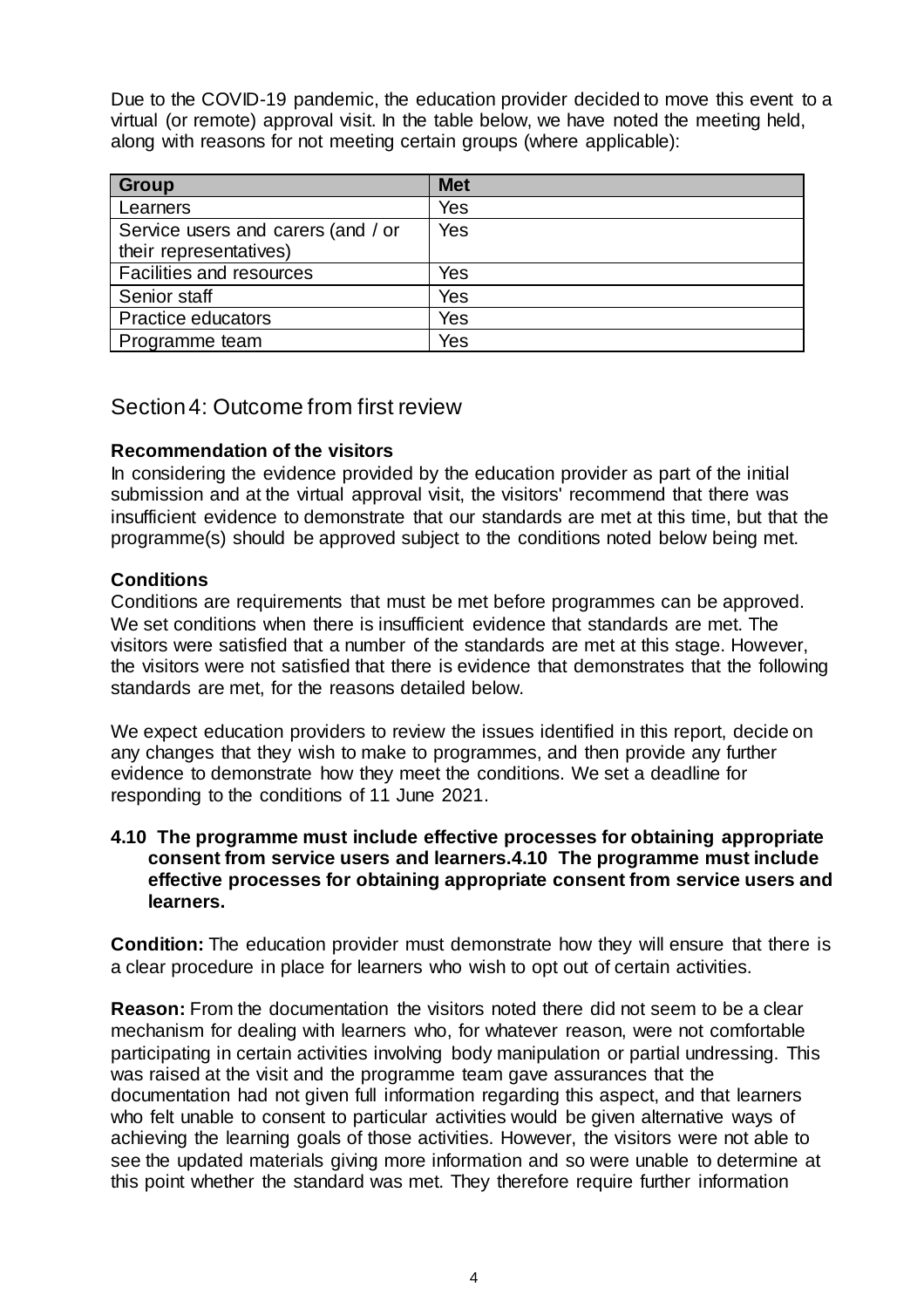regarding how the education provider will appropriately manage learners who wish to opt out of certain activities.

#### **5.3 The education provider must maintain a thorough and effective system for approving and ensuring the quality of practice-based learning.5.3 The education provider must maintain a thorough and effective system for approving and ensuring the quality of practice-based learning.**

**Condition:** The education provider must demonstrate that there is an effective system for monitoring all placements, including those not with West Midlands Ambulance Service.

**Reason:** The visitors did not receive in the documentation clear evidence of how the audit system for placements would work in detail. They were satisfied that the education provider would be able to secure enough capacity for placement, and had effective relationships in place with their practice partners. However, they were not clear how exactly the education provider would undertake appropriate auditing of their placements, especially those outside the West Midlands Ambulance Service (WMAS), which is an experienced placement provider working with many HEIs. The visitors raised this at the visit and were told that an audit process was in place and that it would be straightforward to provide examples of how the process worked. However, without having seen these examples of completed audits, the visitors could not be sure at this point that the standard was met, especially in light of a lack of clarity around practice educator training, which they were told would be addressed through the completed audit forms. They therefore require further evidence showing that the education provider has completed sample audit forms available, to ensure an effective ongoing audit process.

### **5.7 Practice educators must undertake regular training which is appropriate to their role, learners' needs and the delivery of the learning outcomes of the programme.**

**Condition:** The education provider must demonstrate how they will ensure that all practice educators are appropriately trained, particularly those coming from outside West Midlands Ambulance Service (WMAS).

**Reason:** From the documentation, the visitors were not clear what the content of regular practice educator training would be. At the visit, they discussed this with the programme team. The programme team told them that the education provider would expect all practice educators to be appropriate for the role. Placement providers will hold live registers of Practice Educators and Keele University will maintain a log of Practice Educators, their qualification (including date) and attendance at annual update sessions. However, the visitors considered that there was uncertainty about how the education provider would ensure regular updates for staff supporting learners in their placement settings, especially among the non-WMAS providers. Evidence showing how this updating process would work was not available. The visitors were therefore unable to determine that the standard was met and require further evidence showing how the education provider will ensure that they have an appropriate strategy for updating practice educators as necessary.

### **Recommendations**